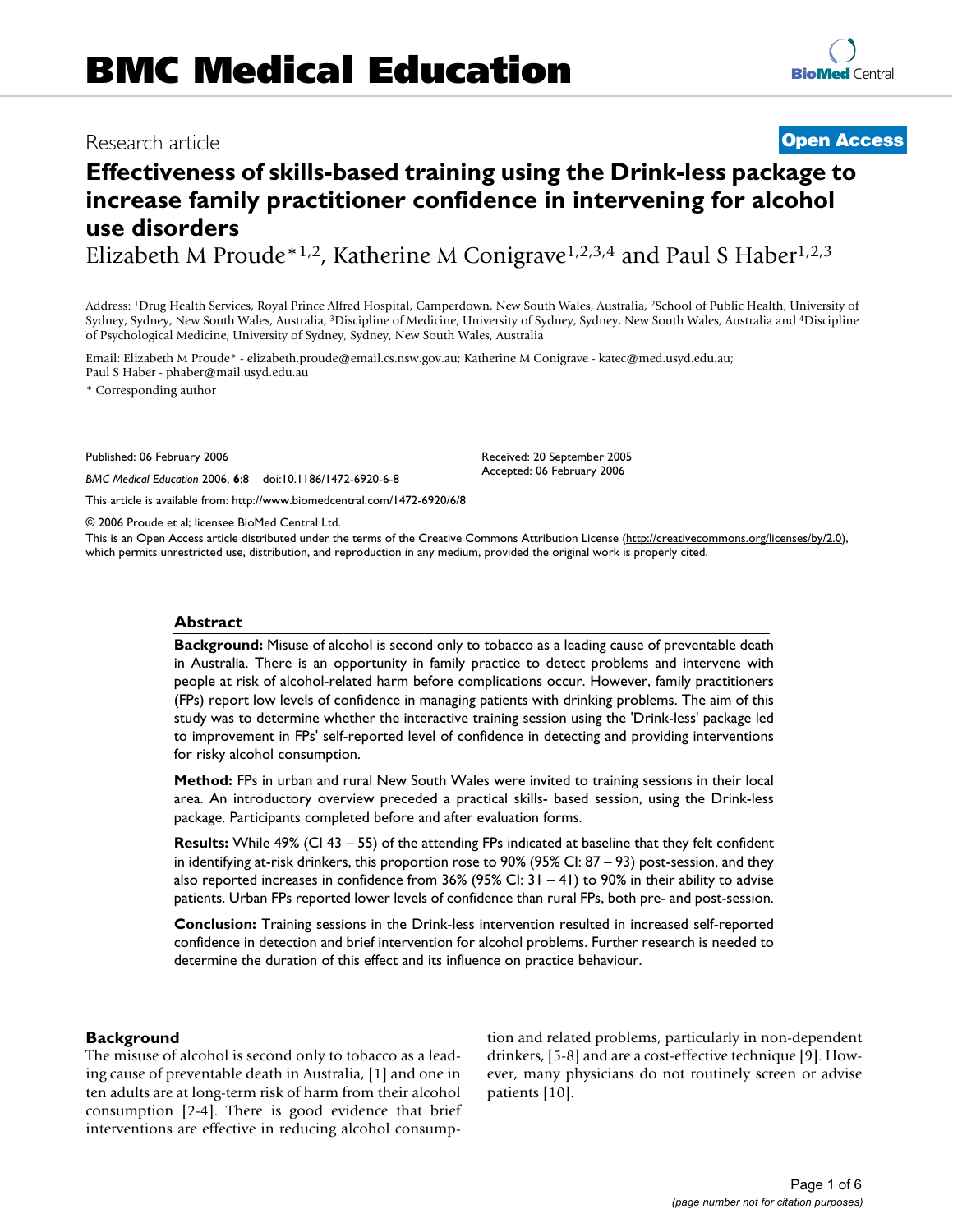The first point of contact with the health system for a patient is typically the family practitioner (FP). Eighty-five per cent of the Australian population attend a family practice at least annually and people who seek help for a drinking problem are most likely to talk to an FP first [11,12]. Therefore the opportunity exists to detect and intervene with people at risk of alcohol-related harm before complications occur and drinking patterns become entrenched.

However, FPs remain reluctant to undertake systematic screening and intervention for risky alcohol consumption [13]. Detection rates for alcohol problems have remained low, [14,15] despite nearly 20 years of evidence of effectiveness of early intervention and attempts at changing medical education. In recent surveys, FPs still detect or offer advice on as few as 23% of alcohol problems, similar to levels detected in the 1980's [10,16].

FPs report that time constraints, lack of confidence, fear of intrusiveness, skepticism about achieving results, and sometimes financial disincentives, are major barriers to improved detection [13,17,18]. They are asked to undertake preventive medicine amidst increasing workloads and despite the conventional view of the consultation being for diagnosis and treatment of presenting problems. FPs, especially in rural areas, are already under considerable pressure due to insufficient numbers and unfavourable cost structures. More can be done to enhance the delivery of the most effective detection and intervention techniques [19].

The World Health Organization has been involved in a series of studies aimed at facilitating detection and brief intervention for hazardous drinking. In the second phase of this work, the WHO multi-centre trial demonstrated that as little as five minutes of advice was associated with significant reductions in drinking at 6 months follow-up [5]. The screening and brief intervention tools were subsequently adapted for use in the routine clinical setting. In Australia these tools were packaged together in 1993 into a user-friendly kit for FPs, known as 'Drink-less' by Gomel, Saunders et al [20]. It originally included an Australian modification of the Alcohol Use Disorders Identification Test (known as AUDIT) as well as intervention materials based on the five-minute intervention technique in the WHO collaborative trial [21,5].

The Drink-less package provides a laminated card to guide the FP through the intervention. It describes the prevalence of excessive drinking, likely harms from drinking, likely benefits from reduced drinking and suggested approaches to control drinking. The package has been used in Australian family practice since its development. Focus group feedback from FPs who had used the package

indicated it made management of alcohol problems less daunting. The Drink-less materials were updated in 2003 to include the original AUDIT questionnaire rather than the modified screening tool, and so that drinking goals suggested in the intervention better matched revised Australian guidelines. The layout was also redesigned and updated [22].

In this study we determine whether an interactive skillsbased training session using the Drink-less package led to measurable changes in FPs' self-reported level of confidence in detecting and providing interventions for risky alcohol consumption.

### **Method**

This project was conducted in the context of a program from the Roads & Traffic Authority of New South Wales (RTA) to train FPs in brief intervention in conjunction with a new Alcohol Ignition Interlock Program for drink drivers. Family practitioners throughout urban and rural New South Wales were invited to evening training sessions though their local Divisions of General Practice. The Divisions of General Practice were responsible for organising educational events for their members according to demand, interest and the availability of presenters, and sending out invitations to member lists that are not available to outside individuals or organisations. To increase the appeal of training sessions, we applied to The Royal Australian College of General Practitioners and to the Australian College of Rural & Remote Medicine for continuing education (CME) points for participants. In addition, training activities were conducted after a complimentary restaurant dinner, with a guest expert speaker. In rural areas, other guests such as practice nurses, emergency department staff, ambulance officers and pharmacists were also invited as part of a community project that was taking place in some of the smaller towns in 2005.

The program consisted of an introductory one-hour session 'Alcohol use disorders: update on assessment and management', which included an overview on detection and diagnosis of alcohol use disorders, from hazardous use through to dependence, outpatient management of alcohol withdrawal, and new pharmacotherapies for relapse prevention. This was largely a didactic session. After a brief description of the Alcohol Interlock program commencing in the State, the next 45 minutes was an interactive skills-based training session centred on the use of the Drink-less package. Participants were trained in scoring the AUDIT, in advising the patient on drinking, arranging for ongoing treatment including pharmacotherapy for dependent cases, indications for referral, and planning follow-up. Interactive discussions of case studies illustrated the use of the package. Further informal discussions took place after the activity. The presentations were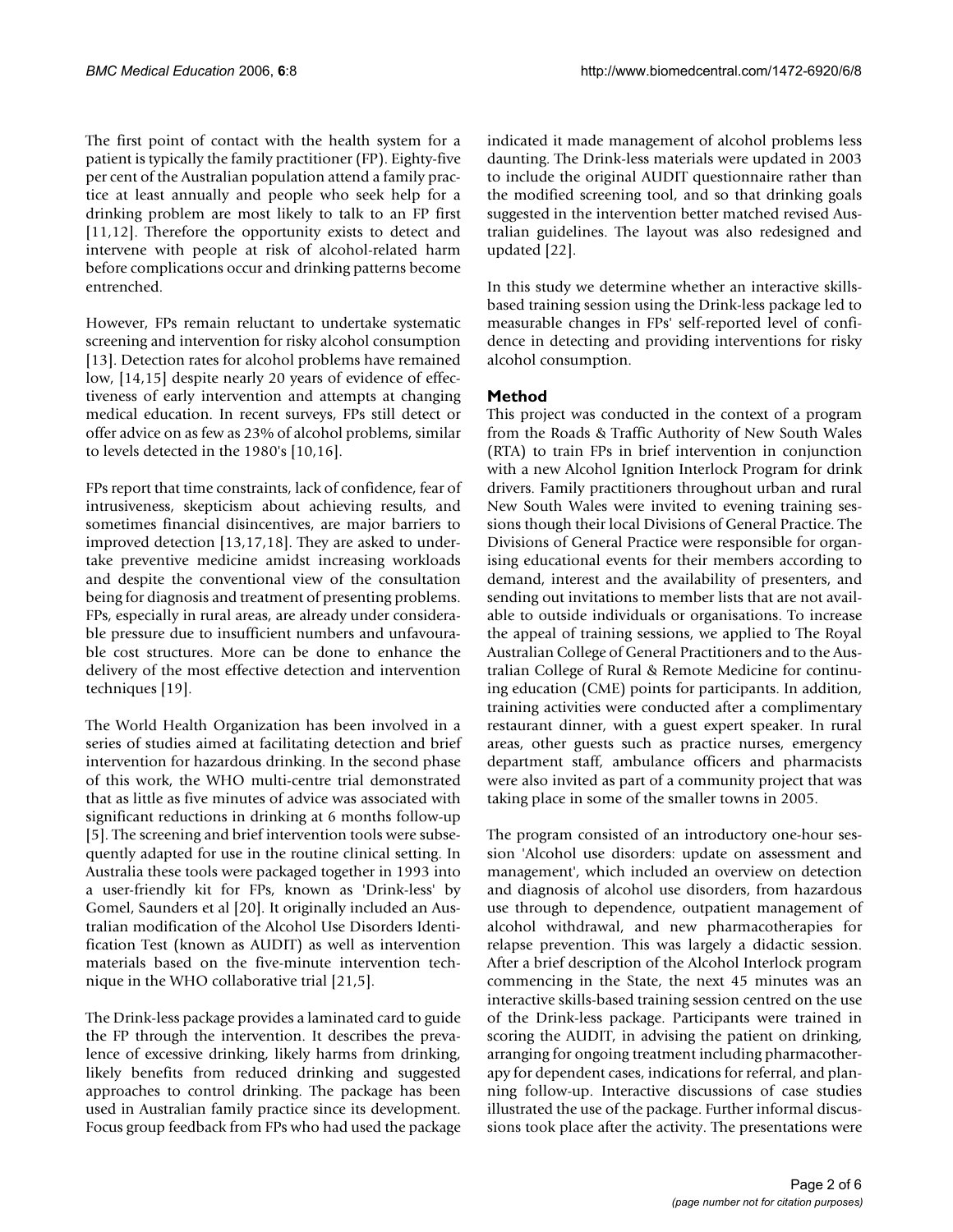#### **Table 1: Survey questions**

| <b>Pre-session</b>                                                                  | <b>Response categories</b>                                             |
|-------------------------------------------------------------------------------------|------------------------------------------------------------------------|
| How confident do you feel about:                                                    | Not at all confident, somewhat confident, undecided, fairly confident, |
| • Your ability to identify at-risk drinkers?                                        | very confident                                                         |
| . Your ability to decide which steps to take after identifying at-risk<br>drinkers? |                                                                        |
| • Your ability to conduct brief interventions for alcohol problems?                 |                                                                        |
| What do you expect to learn from today's workshop?                                  | (open response)                                                        |
| <b>Post-session</b>                                                                 |                                                                        |
| • How confident do you feel about:                                                  | Not at all confident, somewhat confident, undecided, fairly confident, |
| • Your ability to identify at-risk drinkers?                                        | very confident                                                         |
| • Your ability to interpret AUDIT scores?                                           |                                                                        |
| • Your ability to decide which steps to take after identifying at-risk<br>drinkers? |                                                                        |
| • Your ability to conduct a brief intervention for alcohol problems?                |                                                                        |
| • Your understanding of the requirements of the brief medical                       |                                                                        |
| intervention for the RTA Alcohol Interlock Program?                                 |                                                                        |
| Any comments about the workshop?                                                    | (open response)                                                        |
|                                                                                     |                                                                        |

led by a local drug and alcohol specialist, by one of the authors (KC or PH) or by another Fellow from the Chapter of Addiction Medicine, Royal Australian College of Physicians.

Pre and post- surveys were distributed to all participants with matched questions appearing in both surveys (Table 1). In the post-survey, an extra question asked 'how confident do you feel about your understanding of the requirements of the brief medical intervention for the RTA Interlock program?' Response categories were the same as before for all questions. No demographic information was collected on the surveys in order to reduce social desirability bias and protect confidentiality; in a rural area with only three or four doctors it would have been easy to identify the respondents.

Data from these surveys were entered and analysed in SPSS v12. Chi square analyses were carried out to compare the responses between rural and urban FPs. As the data were not normally distributed, Wilcoxon signed ranks tests were used to compare pre- and post- training survey responses. Statistical significance was determined as p < 0.05 at a 95% confidence interval. Responses to open questions were recorded, subjected to content analysis and grouped into emerging themes.

FPs who were willing to accept referrals from the Roads & Traffic Authority for the Interlock Program brief medical intervention completed separate consent forms.

#### **Results**

Twenty-four training sessions were conducted over 2003, 2004 and 2005 with a total of 424 people attending, of whom 419 completed evaluation forms. Responders were 300 (73%) FPs, with 112 in other categories, including medical student, nurse, pharmacist, ambulance officer,

psychologist or counsellor, drug and alcohol worker, and probation and parole officer. Not all respondents answered all questions. Analysis of the results below is confined to FPs  $(n = 300)$ . One hundred and sixty-nine (56%) FPs were from urban areas and 131 (44%) from rural areas.

The learning expectations the doctors described covered three general areas: information; identification and assessment skills; and intervention and management skills. A selection of typical responses is grouped under these headings. Among 'information needs', responses included 'what drinking levels are safe?' 'what is problem drinking?' 'how to manage problem drinking?' Needs expressed for identification and treatment included 'latest methods of assessment and intervention', 'how do I get the message through?' 'techniques to identify and approach a problem drinker', 'what to do with drinkers who deny their dependence?' Under 'intervention and management skills', FPs expressed they wanted strategies to use on recalcitrant or relapsing patients, a quick and effective way of intervening, strategies to use with relapse and problems such as family difficulties, work problems, and drink driving; and management of hazardous intake, dependence, and withdrawal.

Other expectations voiced were 'obtaining information about drinking and driving, with emphasis on the RTA's new initiative'; update on the new medications for treatment of alcohol problems; indications for detoxification, and the detox sedation regimen; other drug withdrawal management, and information about local followup and support services. Networking with colleagues was also mentioned.

Of the 199 separate consent forms collected from doctors, 142 (71%) agreed to being on the RTA list as a provider of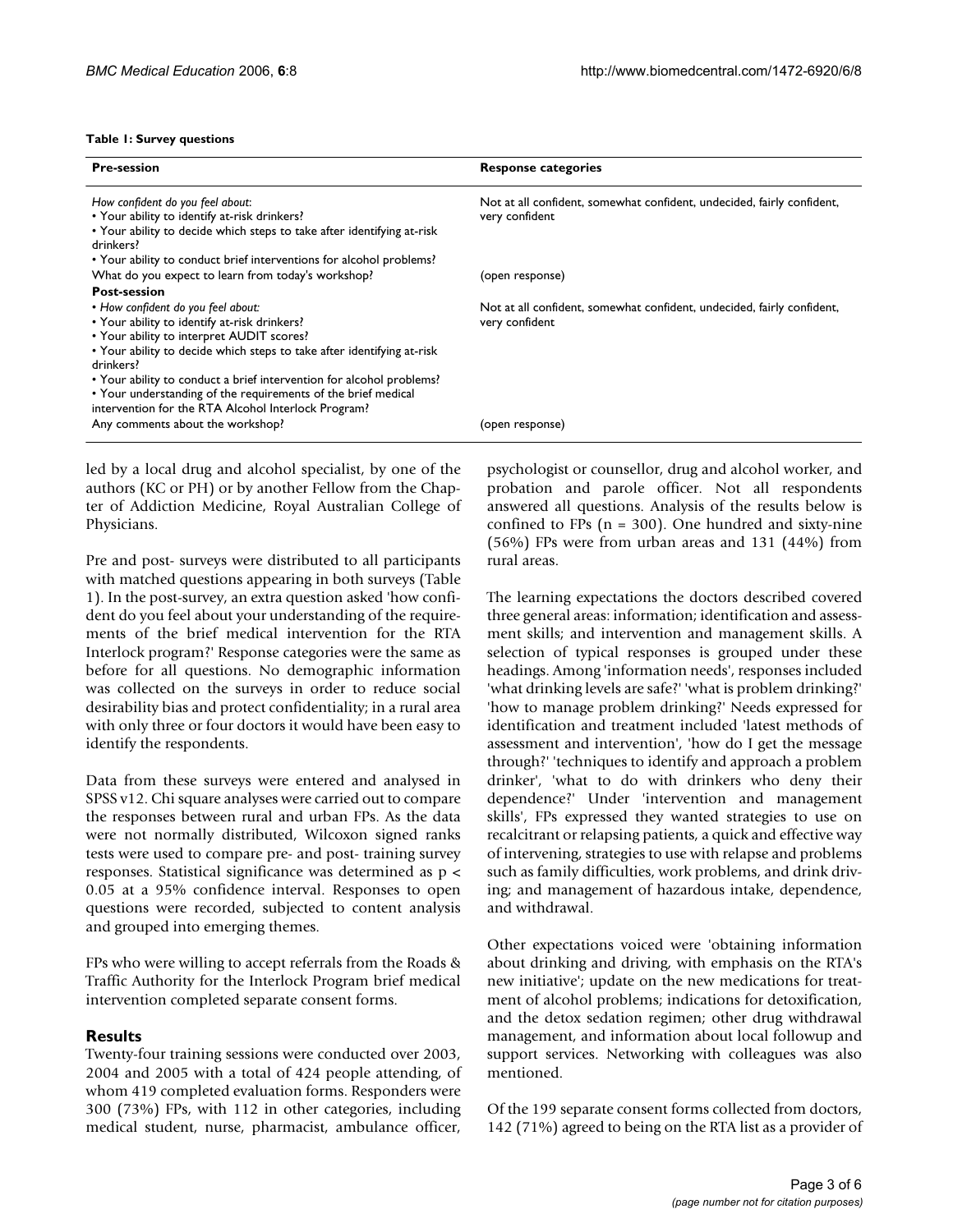



brief intervention to drink-drive offenders entering the Interlock Program. Thirteen were not eligible (due to reasons such as imminent retirement, maternity leave, registrar or locum status) and 44 declined.

#### *Post-survey*

At pre-test, 7% (95% CI: 4 to 10) of FPs felt 'not at all confident' at identifying problem drinkers, 11% (95% CI: 7 to 14) were 'not at all confident' in deciding what steps to take next, and 13% (95% CI: 9 to 17) were not at all confident at carrying out a brief intervention, whereas at posttest no-one responded this way. In further analyses the five response categories were collapsed into 'not confident', 'undecided' and 'confident' (Figures 1, 2, 3). While 49% (95% CI: 43 to 55) of the FPs attending our training sessions indicated at baseline that they felt confident in identifying at-risk drinkers, this proportion rose to 90% (95% CI: 87 to 93) post-session. They also reported increased confidence in their ability to advise patients, which rose from 36% (95% CI: 31 to 41) to 90% (95% CI: 87 to 93). These differences were all statistically significant at p < 0.000. On comparing responses between urban and rural FPs, the rural FPs showed significantly higher levels of confidence than the urban FPs both at pre- and post-test over all items ( $p = 0.001$ ), except for their confidence in ability to conduct brief intervention at pre-test (p = 0.123). The rural FPs' level of confidence rose from 42% to 97% on this item while the urban FPs rose from 31% to 84%. However, in both rural and urban FPs the rise in confidence remained significant and did not differ between the groups.

Positive comments about the workshop included comments such as 'good combination of theory and practice; very relevant to family practice; case studies helpful; excel-



**Figure 2** Deciding the steps to take with at-risk drinkers.

lent presentation of a rarely discussed problem'. Other statements mentioned the practical nature of the 'helpful, easy to use materials' and the importance of identifying not only high-risk but also low-risk drinkers 'as prevention is extremely important'. Negative comments and suggestions included 'how to initiate alcohol reduction apart from losing licence?; not sure how negative patients will be with the Interlock program; would like a full workshop on the intervention; still a difficult issue to effectively address'.

### **Discussion**

This skills-based training program using WHO detection and intervention materials, packaged in the user-friendly 'Drink-less' kit, resulted in significant increases in selfreport of FP confidence in detection and management of alcohol problems. While 49% of the FPs attending our training sessions indicated at baseline that they felt confident in identifying at-risk drinkers, this proportion rose to 90% post-session, and confidence also increased in ability to advise risky and high-risk drinkers.

It has been found that even structured advice of five minutes' duration results in a statistically significant and clinically relevant improvement in drinking [3,6,8,23]. However, while FPs are willing to treat alcohol problems, [16] they are reported as sometimes reluctant to initiate discussion of non-presenting problems, especially in the difficult alcohol and drug area [24]. They may consider such patients unmotivated to change, and the success rate low [25]. Further, a survey of FPs in Sydney found that more than a quarter were unaware of the safe drinking levels for men or women or the appropriate treatment for patients consuming above such levels [16].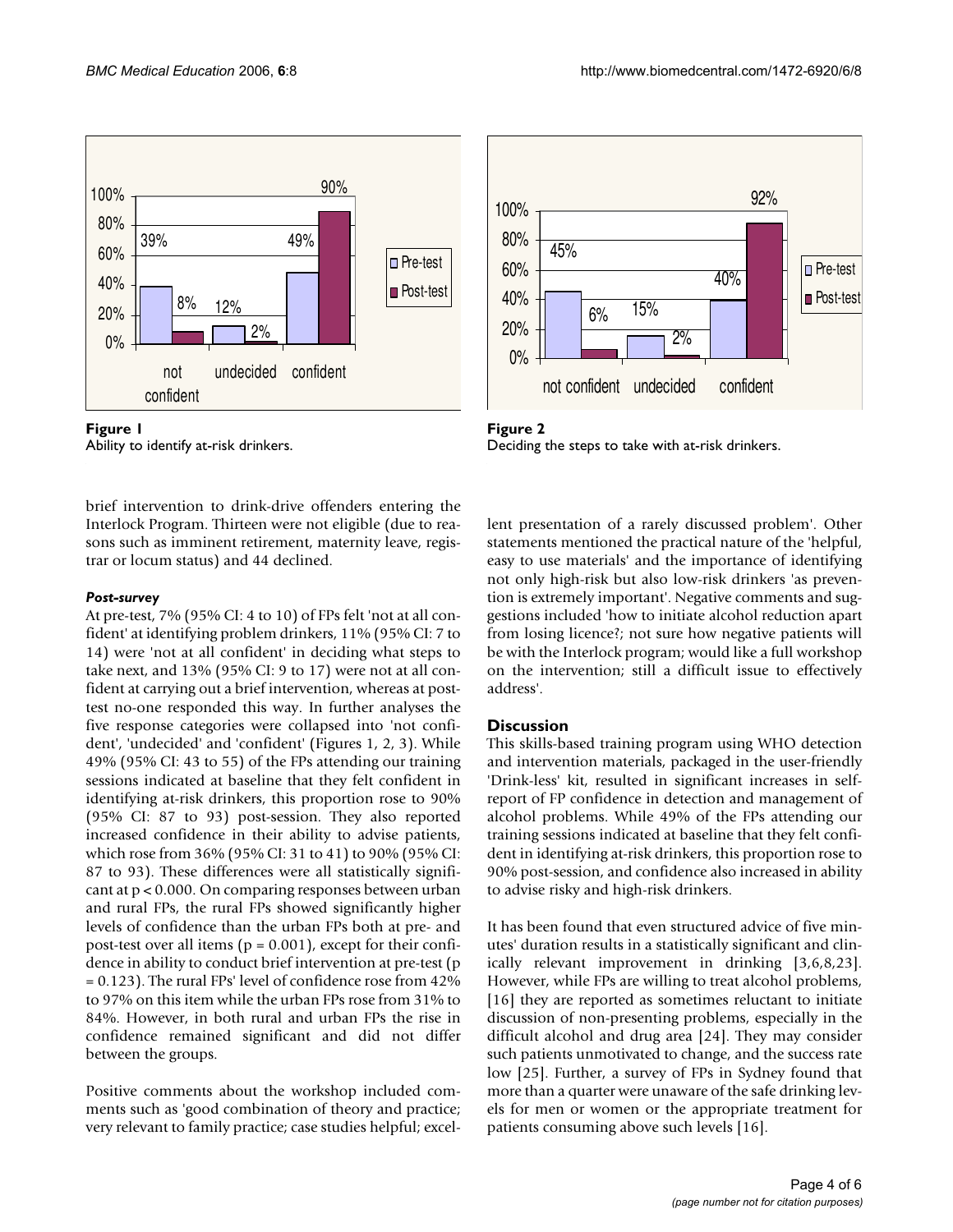



The Drink-less package provides a quick way to screen patients and provide a structured and quick intervention. The Roads & Traffic Authority of New South Wales obliges all drivers who have been given the opportunity of the Alcohol Interlock Program as part of a reduced penalty for a drink driving offence to have a brief medical intervention, standardised by the use of the Drink-less package. Hence, the RTA needs FPs in all areas of the State to be trained in this brief intervention technique. This link between health and law enforcement provided the opportunity to roll out State-wide training for FPs, and these FPs have so far been referred several hundred patients. This provides the chance to practice brief intervention skills, regardless of whether they have already adopted this as routine clinical practice. It is also hoped that increased confidence resulting from training would encourage FPs to undertake systematic screening and intervention with all patients. Other studies report that while more experience results in increases in confidence, [26] more training does not always produce the same effect [27].

The main limitations of the study are that the sample comprised self-selected and motivated attendees and data is not available on numbers of FPs who were invited but did not attend. Nonetheless, attendees reported low levels of confidence in this area at the start of the training activity, especially among urban FPs. This was a before and after study on the same group of people who served as their own controls, with no comparison group who did not receive training. We are only able to describe the participants' self-reported confidence in identifying and providing interventions with heavy drinkers and we have no evidence that the changes in confidence were carried through into practice. It is possible also that attrition of the effect of teaching on confidence may occur over time,

especially if the screening procedure (and thus the intervention) is not adopted into routine practice. The current session was a skills-based one and so provided experience in a theoretical scenario. It is likely that reinforcement of learned skills in follow-up sessions will be required.

Demand for these training sessions remains constant, especially in country areas. The traditional medical curriculum included relatively small content on diagnosis and treatment of alcohol problems, especially the early stages, and negative attitudes to alcohol problems were possibly generated by the exposure of medical students almost exclusively to hospitalised patients with late complications of dependence [28]. Practical skills in providing advice on alcohol were typically not part of the curriculum. Even now, coverage of this area tends to vary between universities in Australia.

In other countries, practice nurses take on screening and brief intervention and this would be especially useful in rural and remote areas where there are shortages of doctors. In addition, time saving techniques such as waiting room screening including using handheld computers are being investigated.

## **Conclusion**

Skills-based training that includes use of a validated screening tool such as AUDIT, in conjunction with userfriendly and validated aids to brief intervention and other treatment, can increase FPs' confidence in detecting and treating alcohol problems. There is a need for more research into methods of screening and the effect of experience and followup booster sessions on actual implementation of screening and intervention in routine practice.

# **Competing interests**

The author(s) declare that they have no competing interests.

# **Authors' contributions**

All authors contributed to the design of this study, the design and implementation of the training sessions and took part as presenters in the training sessions. EP entered and analysed the data and prepared the first draft of the manuscript; all authors contributed equally to the writing of the manuscript and read and approved the final version.

# **Acknowledgements**

The updating of the Drink-less package, the training sessions for Family Practitioners and this study were supported by grants from the Roads & Traffic Authority of NSW. The Divisions of General Practice organised training sessions and The Royal Australian College of General Practitioners and The Australian College of Rural and Remote Medicine granted CME